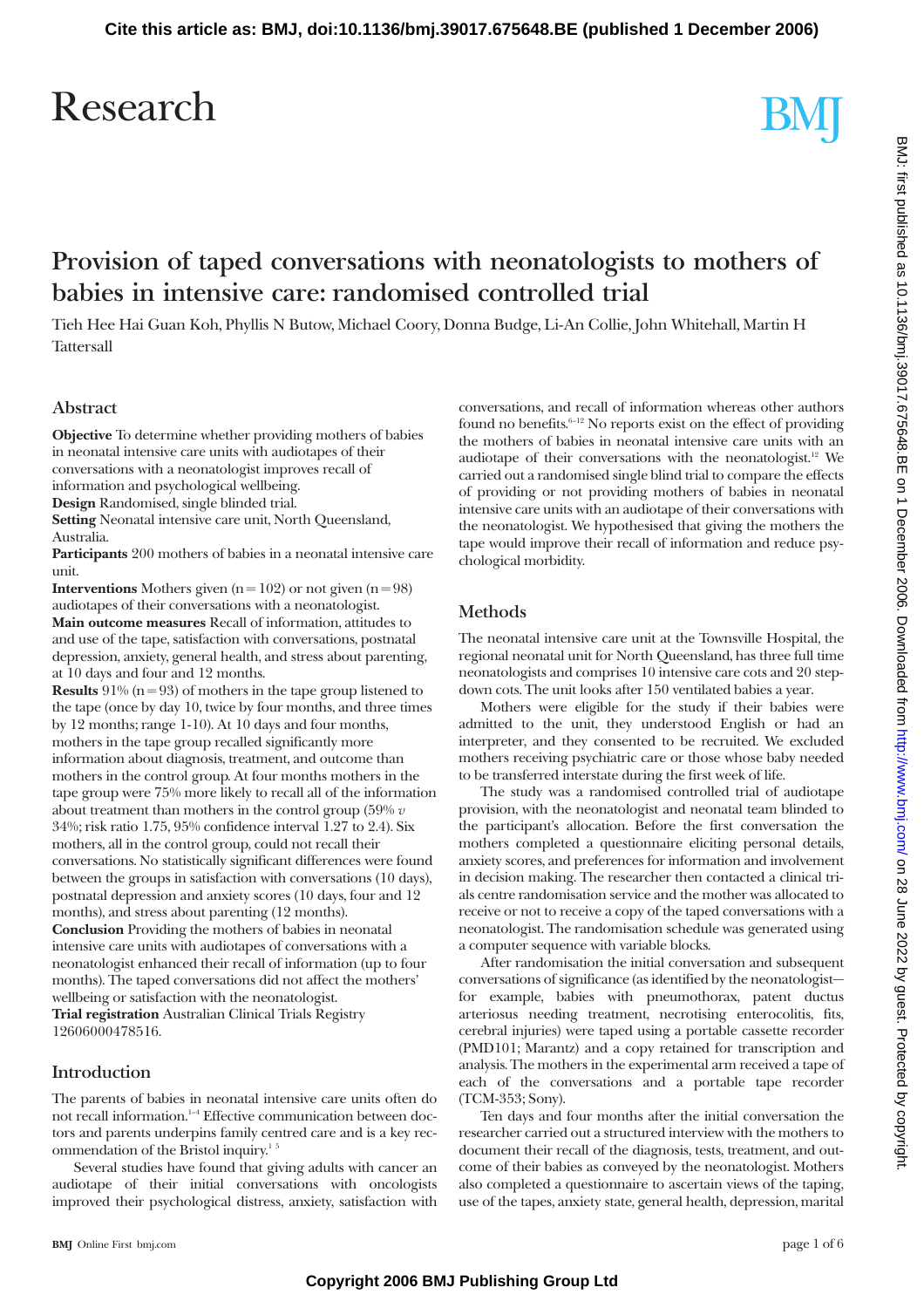satisfaction, social support, and satisfaction with conversations held with the neonatologist.

At 12 months' follow-up mothers were sent the same questionnaire by post, with a stamped addressed envelope for return of the completed questionnaire. Non-respondents were telephoned a maximum of twice and contacted once by post.

#### **Outcome measures**

Recall of information was assessed by face to face or telephone interview. The interview opened with a broad question inviting mothers to report what the neonatologist had told them and their understanding of what that meant. If the answers were incomplete then five prompts followed on diagnosis, tests, treatment, and prognosis; responses were recorded on an interview form. Transcripts of each taped conversation were coded by a neonatologist (THHGK) to itemise the information in each category. The number of facts recalled by the mothers was expressed as a percentage of the total facts presented.<sup>9</sup>

We used the Spielberger state anxiety inventory to measure anxiety.13 Postnatal depression was measured with the 10 item Edinburgh postnatal depression scale, which assesses the intensity of depressive mood during the past seven days, with a cut-off score of 12.14 General psychological morbidity was assessed using the general health questionnaire-12 (0 scores for non-cases, 1 or greater for cases).<sup>15</sup>

The parental stress index, a self-report inventory with 101 items, measures the stress associated with a child's characteristics and with the parenting role.<sup>16</sup> We summed the scores for each child and parent domain, with the total score being the sum of the two domains.

We used a 25 item five point Likert scale adapted from scales of proved sensitivity to tape provision to measure satisfaction with the conversation.<sup>17</sup> This scale assesses satisfaction with the amount and quality of information presented, doctors' communication skills, and the extent of the patient's participation in the conversation.<sup>17</sup>

Satisfaction with the tape was measured using a scale based on usefulness of tapes to patients with cancer.18 We elicited information and preferences for involvement using a scale assessing the type and amount of information required and the level of involvement in decision making.19 Satisfaction with an intimate relationship was measured using the relational interaction satisfaction scale.<sup>20</sup> For social support we used the six item Sarason social support questionnaire to assess the size of the support network (availability score) and satisfaction with support (satisfaction score). $21$ 

The clinical risk index for babies is a scoring system predicting mortality in hospital among high risk babies in neonatal intensive care units.<sup>22</sup> Scores are given for birth weight, gestational age, maximum and minimum fraction of inspired oxygen and maximum base excess during the first 12 hours, and presence of congenital malformations. We documented severity of illness at birth and common neonatal complications.

#### **Statistical analysis**

We determined the study protocol a priori and collected and analysed the data on an intention to treat basis using SPSS version 10.0.5 for Windows (1999). Analyses were two tailed, with the significance set at 0.05.

For dichotomous variables we counted missing data as failures in the intervention group and successes in the control group whereas for continuous variables we set missing values to the mean of the other group.

We used linear and logistic multiple regression to analyse the effects of tape provision on mother's psychological outcomes, controlling for imbalances in baseline characteristics between the two groups. We prespecified subgroup analyses according to whether the babies had good or poor prognoses.

For recall of information (dichotomised as 100% recall or less than 100% recall) we calculated that a sample size of 100 mothers in each randomised group would be sufficient to detect differences as small as 20% between the groups at a 0.05 level of significance with 80% power.<sup>23</sup> This calculation assumed that the percentage of mothers in the control group with 100% recall was 50%. We used 50% because there were no published studies to guide us, and 50% gave the largest sample size for a given absolute difference. A sample size of 100 in each group was also sufficient to detect mean differences of 0.3 of a standard deviation on the psychological adjustment and parent satisfaction measures, with a power of  $80\%$ .<sup>9</sup>

#### **Results**

Between July 1999 and December 2001 288 mothers of babies admitted to the neonatal intensive care unit of Townsville Hospital, North Queensland, were eligible for the study. Thirty two mothers were not approached. Two hundred of the remaining 256 mothers (78%) agreed to participate. Overall 102 mothers were randomised to receive audiotapes of their conversations with a neonatologist and 98 mothers were randomised to no tape (figure).

No important differences were found between those mothers who refused to participate and those who accepted on variables for both the mothers and their babies except that for mothers who refused more were of Aboriginal descent (43% *v* 13%), parity was higher (3 *v* 2), fewer babies were born in the Townsville Hospital (29% *v* 65%), and the babies had fewer congenital abnormalities (7% *v* 15%).

Baseline characteristics of the mothers and babies were similar in both groups except that mothers randomised to receive the tape were more likely to have had less education than those in the control group (tables 1 and 2). Measures of mothers' baseline preferences for information and role in decision making, anxiety, and social support showed no significant differences between the groups. The modal number of conversations taped was one per mother (range 1-11), and no significant differences were found between the groups. Participation rates at follow up at 10 days and four and 12 months were up to 95%, 89%, and 84%.

#### **Mothers' impressions ofhaving conversations taped, and use** of tapes

Most (84-98%) of the mothers in both groups responded that having their conversations with the neonatologist taped did not annoy or embarrass them or cause them to be anxious. Most (71-92%) of the mothers given the tapes stated that the taped conversations helped their understanding, reminded them of what had been said, and helped their family to understand and recall information.

After one week 86 of the 95 (91%) mothers who responded had listened to the tape. Eighty of 84 (95%) mothers at four months and 76 of 79 (96%) at 12 months had listened to the tape at any time since randomisation. Mothers listened to the tape a modal of once by10 days, twice by four months, and three times by 12 months (range 1-10 for each assessment time). Partners listened to the tape in  $49\%$  (n = 44) of instances, grandparents in 7%, relatives or friends in 1%, and a mix of partner, grandparents, and relatives in 14%. By 12 months 7% of the tapes were not listened to by anyone else.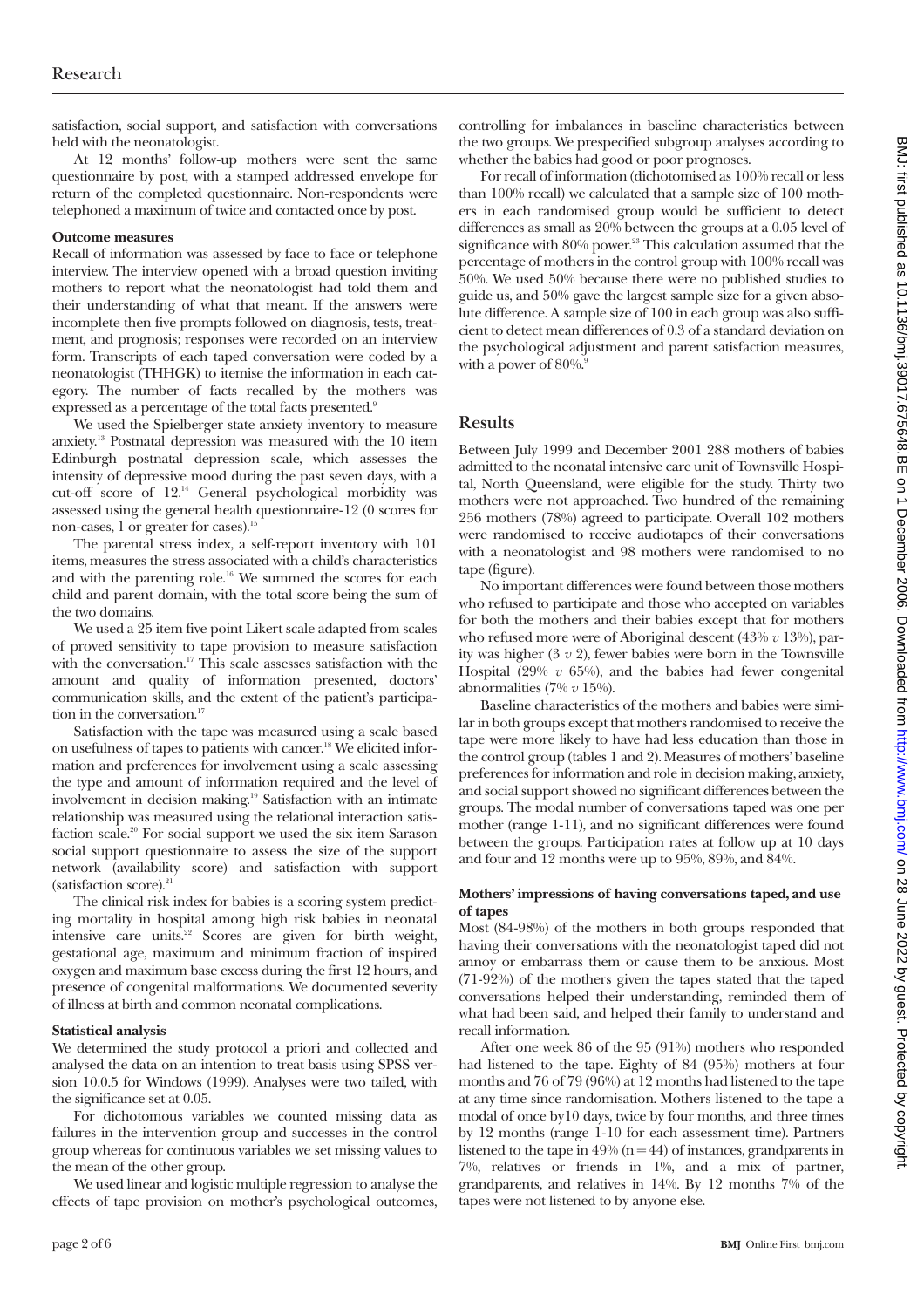#### **Recall of information and psychological morbidity**

At 10 days and four months mothers in the tape group had significantly greater recall of information on the diagnosis or outcome of the baby and on tests or treatment, respectively (table 3). The difference between the two groups remained significant in multivariate analysis. Six mothers, all in the control group, could not recall any information.

With and without adjustment for baseline differences, no differences were found between the two groups in the incidence of postnatal depression, anxiety scores, general psychological wellbeing, parenting stress, and satisfaction with conversation (tables 4 and 5).

#### **Impact of babies' outcome**

For babies with a good outcome significantly more mothers in the tape group compared with the control group had 100% recall of information at 10 days of their babies' treatment or outcome and at four months of their babies' diagnosis, treatment, or outcome (table 6). For babies with a poor outcome no differences were found between the groups in recall of information at 10 days whereas at four months significantly more mothers in the tape group had 100% recall of information of their babies' treatment (table 6). No differences were found between the two groups in psychological wellbeing and parenting stress of mothers for babies with a poor outcome (table 7). Mothers of babies with a poor outcome in the tape group were, however, significantly more satisfied with the conversation (table 8).

#### **Discussion**

Providing the mothers of babies in a neonatal intensive care unit with an audiotape of their conversations with a neonatologist improved their recall of information at 10 days and at four months. The tapes did not influence parental wellbeing or stress about parenting. The mothers of babies with a poor outcome who received the tape were significantly more satisfied with the conversation.

Effective communication underpins family centred care in neonatal intensive care units.<sup>14</sup> Interventions to improve mothers' understanding need to be cheap and simple and provide an opportunity for review of information.8

Two observational studies in neonatology reported the feasibility of taping conversations with parents and most of the neonatologists were happy for their conversations to be recorded.<sup>4</sup><sup>24</sup>

The mothers in our study attended a regional neonatal intensive care unit, were prospectively recruited, and were followed up to one year. The cohort included a racially and socioeconomically diverse sample of mothers whose babies had a wide spectrum of clinical conditions. The two groups had similar baseline characteristics. The incidence of postnatal depression at the three follow-up periods (10 days and four and 12 months) was similar to that reported among mothers with babies in neonatal intensive care units in another study, suggesting that our cohort is representative of such mothers.<sup>23</sup>



Flow of participants through trial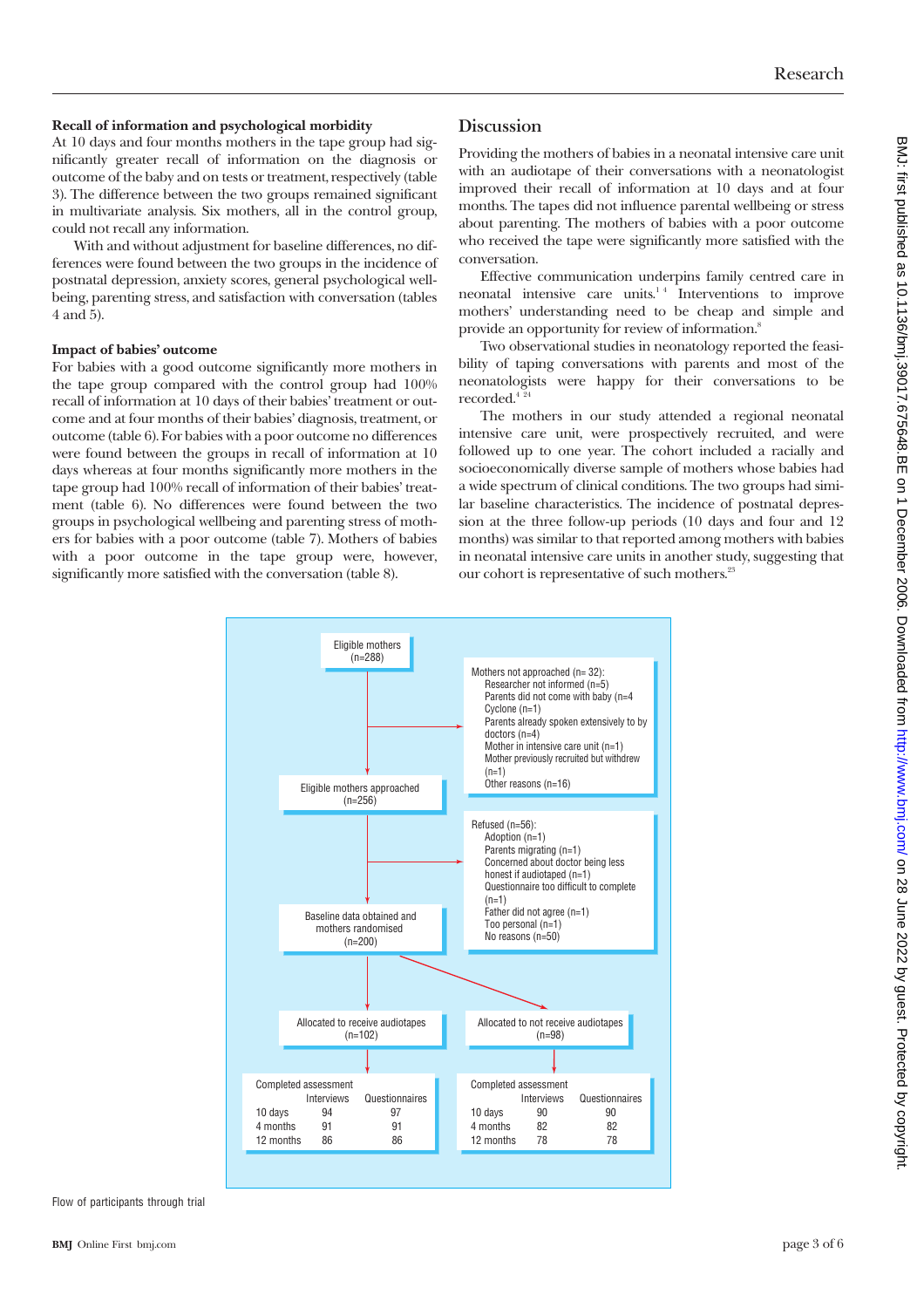**Table 1** Baseline characteristics of mothers with babies admitted to a neonatal intensive care unit provided with or without an audiotape of their conversations with a neonatologist. Values are numbers (percentages) of mothers unless stated otherwise

| <b>Characteristics</b>                     | Tape group<br>$(n=102)$ | <b>Control group</b><br>$(n=98)$ | Significance                        |
|--------------------------------------------|-------------------------|----------------------------------|-------------------------------------|
| Mean (SD) age (years)                      | 28.1(5.3)               | 27.2(5.8)                        | $P=0.27, t=-1.1$                    |
| Ethnicity:                                 |                         |                                  |                                     |
| White                                      | 86 (84)                 | 81<br>(83)                       |                                     |
| Aboriginal and Torres Straits<br>Islanders | 14 (14)                 | 14<br>(14)                       | P=0.87, $\chi^2$ <sub>2</sub> =0.27 |
| Asian                                      | 2(2)                    | 3(3)                             |                                     |
| Marital status:                            |                         |                                  |                                     |
| Partner                                    | 92 (90)                 | 86 (88)                          | P=0.58, $\chi^2$ <sub>1</sub> =0.3  |
| Single                                     | 10<br>(10)              | 12<br>(12)                       |                                     |
| Education:                                 |                         |                                  |                                     |
| School certificate*                        | 21<br>(22)              | 32<br>(38)                       |                                     |
| Higher school certificate†                 | 41<br>(43)              | (27)<br>23                       | P=0.03, $\chi^2$ <sub>2</sub> =6.9  |
| Tertiary                                   | 33<br>(35)              | 30<br>(35)                       |                                     |
| Parity:                                    |                         |                                  |                                     |
| 1                                          | 38<br>(38)              | 45<br>(46)                       |                                     |
| $2 - 4$                                    | (56)<br>57              | 44<br>(45)                       | P=0.29, $\chi^2$ <sub>2</sub> =2.4  |
| $\geq 5$                                   | 6<br>(6)                | (8)<br>8                         |                                     |
| Mean (SD)state anxiety total score         | 51.7<br>(15.1)          | 51.3<br>(12.4)                   | $P = 0.81$                          |
| Gravida:                                   |                         |                                  |                                     |
| 1                                          | (29)<br>29              | 34<br>(35)                       |                                     |
| $2 - 4$                                    | (57)<br>58              | (49)<br>47                       | P=0.45, $\chi^2$ <sub>2</sub> =1.6  |
| $\geq 5$                                   | 14<br>(14)              | (17)<br>16                       |                                     |
| Previous preterm deliveries:               |                         |                                  |                                     |
| No                                         | (88)<br>90              | 75<br>(78)                       | P=0.06, $\chi^2$ <sub>1</sub> =3.6  |
| Yes                                        | 12<br>(12)              | 21<br>(22)                       |                                     |
| In vitro fertilisation:                    |                         |                                  |                                     |
| No                                         | 100<br>(98)             | (97)<br>95                       | P=0.62, $\chi^2$ <sub>1</sub> =0.24 |
| Yes                                        | $\overline{2}$<br>(2)   | 3<br>(3)                         |                                     |
| Caesarean section:                         |                         |                                  |                                     |
| No                                         | 40<br>(39)              | 46<br>(47)                       |                                     |
| Elective                                   | (21)<br>21              | 15<br>(15)                       | P=0.46, $\chi^2$ <sub>2</sub> =1.5  |
| Emergency                                  | 41<br>(40)              | 37<br>(38)                       |                                     |
| $-0.1 - 1$<br>$-1$                         |                         |                                  |                                     |

School years 7-10.

†School years 11 and 12.

Most of the mothers in both groups were positive about having their conversations with the neonatologist taped. Overall, 96% of mothers listened to the tapes and found them helpful in recalling information. The tapes improved recall of information up to four months. That six of the mothers in the control group could not recall their conversations with the neonatologist has important medicolegal implications, especially when obtaining consent for treatment or participation in trials.<sup>3 25</sup>

The mothers of babies with poor outcome did not seem to be helped by the tapes at 10 days' follow-up; at four months, however, these mothers recalled significantly more information on the treatment and outcome of their babies compared with the control group. This may have been due to the mothers being in shock about their babies' condition at 10 days; the tapes allowed them to listen at home when they had had time to adjust to their situation. Mothers of babies with a poor outcome were significantly more satisfied with the conversation than mothers in the control group. The results need to be interpreted with caution, however, as the number of mothers with babies given a poor outcome was small.

No significant difference was found between the groups for postnatal depression, anxiety, psychological wellbeing, or parenting stress scores at 10 days and four and 12 months. Thus the benefits to recall do not seem to be associated with negative psychological effects.

**Table 2** Baseline characteristics of babies admitted to a neonatal intensive care unit. Values are numbers (percentages) of babies unless stated otherwise

|                                                           | Tape group  |      |    | <b>Control group</b> |                                     |
|-----------------------------------------------------------|-------------|------|----|----------------------|-------------------------------------|
| <b>Characteristics</b>                                    | (n=102)     |      |    | $(n=98)$             | Significance                        |
| Male                                                      | 58 (57)     |      |    | 65 (66)              | P=0.17, $\chi^2$ <sub>1</sub> =1.89 |
| Female                                                    | 44 (43)     |      |    | 33 (34)              |                                     |
| Mean (SD) gestational age (weeks)                         | 32.6 (0.48) |      |    | 33.6 (0.51)          | $t = 1.5$                           |
| Mean (SD) birth weight (g)                                | 2114 (1122) |      |    | 2210 (1122)          | $t = 0.6$                           |
| Plurality:                                                |             |      |    |                      |                                     |
| Singleton                                                 | 90 (88)     |      | 92 | (94)                 |                                     |
| Twin                                                      | 10(10)      |      |    | 5(5)                 | P=0.38, $\chi^2$ <sub>2</sub> =1.9  |
| <b>Triplets</b>                                           | 1(1)        |      |    | 2(2)                 |                                     |
| Clinical risk index for babies score:                     |             |      |    |                      |                                     |
| $0 - 5$                                                   | 79 (78)     |      |    | 70 (71)              |                                     |
| $6 - 10$                                                  | 19 (19)     |      |    | 26 (27)              | P=0.33, $\chi^2$ <sub>2</sub> =2.22 |
| >10                                                       | 4(4)        |      |    | 2(2)                 |                                     |
| Hyaline membrane disease:                                 |             |      |    |                      |                                     |
| None                                                      | 10(10)      |      |    | 15 (15)              |                                     |
| Mild                                                      | 20(20)      |      | 11 | (11)                 | P=0.17, $\chi^2$ <sub>2</sub> =3.5  |
| Severe                                                    | 72          | (71) | 72 | (74)                 |                                     |
| Sepsis:                                                   |             |      |    |                      |                                     |
| No                                                        | 75 (74)     |      |    | 66 (67)              |                                     |
| Yes                                                       | 27 (27)     |      |    | 32 (33)              | P=0.34, $\chi^2$ <sub>1</sub> =0.9  |
| No of days on ventilator:                                 |             |      |    |                      |                                     |
| $0 - 1$                                                   | 25 (25)     |      |    | 28 (29)              |                                     |
| $2 - 3$                                                   | 37          | (36) |    | 24 (25)              |                                     |
| $4 - 5$                                                   | 18 (18)     |      |    | 19 (19)              | P=0.33, $\chi^2$ <sub>3</sub> =3.4  |
| $\geq 6$                                                  | 22 (22)     |      | 27 | (28)                 |                                     |
| No of days to reach full feeds:                           |             |      |    |                      |                                     |
| $0 - 3$                                                   | 25 (25)     |      | 23 | (24)                 |                                     |
| $4 - 7$                                                   | 30 (29)     |      |    | 32 (33)              |                                     |
| $8 - 11$                                                  | 20 (20)     |      |    | 12 (12)              | P=0.50, $\chi^2$ <sub>3</sub> =2.3  |
| $\geq12$                                                  | 27 (27)     |      | 31 | (32)                 |                                     |
| Intraventricular haemorrhage:                             |             |      |    |                      |                                     |
| None                                                      | 93 (91.2)   |      | 91 | (92.9)               |                                     |
| Grade I or II                                             | 4(4)        |      |    | 3(3)                 | P=0.91, $\chi^2$ <sub>2</sub> =19   |
| Grade III or IV                                           | 5<br>(5)    |      |    | 4 (4)                |                                     |
| Surgery:                                                  |             |      |    |                      |                                     |
| None                                                      | 83 (81)     |      |    | 80 (82)              |                                     |
| Simple                                                    | 9(9)        |      |    | 10 (10)              | P=0.88, $\chi^2$ <sub>2</sub> =0.25 |
| Complex                                                   | 10(10)      |      |    | 8 (8)                |                                     |
| Outcome:                                                  |             |      |    |                      |                                     |
| Died                                                      |             |      | 9  |                      |                                     |
|                                                           | 14 (14)     |      |    | (9)                  | P=0.56, $\chi^2$ <sub>2</sub> =0.03 |
| Alive, uncertain prognosis                                | 9(9)        |      |    | 8(8)                 |                                     |
| Alive, good prognosis                                     | 79 (78)     |      | 80 | (82)                 |                                     |
| Length of stay (days) in neonatal<br>intensive care unit: |             |      |    |                      |                                     |
| $0-9$                                                     | 21 (21)     |      |    | 21 (21)              |                                     |
| $10 - 19$                                                 | 22 (22)     |      |    | 25 (26)              |                                     |
| $20 - 29$                                                 | 17 (17)     |      |    | 11(11)               |                                     |
| 30-39                                                     | 14 (14)     |      |    | 14 (14)              | P=0.91, $\chi^2$ <sub>5</sub> =1.56 |
| 40-49                                                     | 9(9)        |      |    | 10(10)               |                                     |
| $\geq 50$                                                 | 19 (19)     |      |    | 17 (17)              |                                     |
| Apgar score at 5 minutes:                                 |             |      |    |                      |                                     |
| $0 - 3$                                                   | 3(3)        |      |    | 6(6)                 |                                     |
| $4 - 7$                                                   | 30 (29)     |      |    | 27 (28)              | P=0.55, $\chi^2$ <sub>2</sub> =1.2  |
| $8 - 10$                                                  | 69 (68)     |      |    | 65 (66)              |                                     |

The limitations of our study include a higher refusal rate for non-white mothers. No significant differences were, however, found between the groups in the proportion of mothers who were non-white. The trial involved three neonatologists so the results may be different with other neonatologists.

Assuming that mothers are well enough to discuss their situation, successful taping depends on three things: a good quality tape recorder; a quiet room in which to hold conversations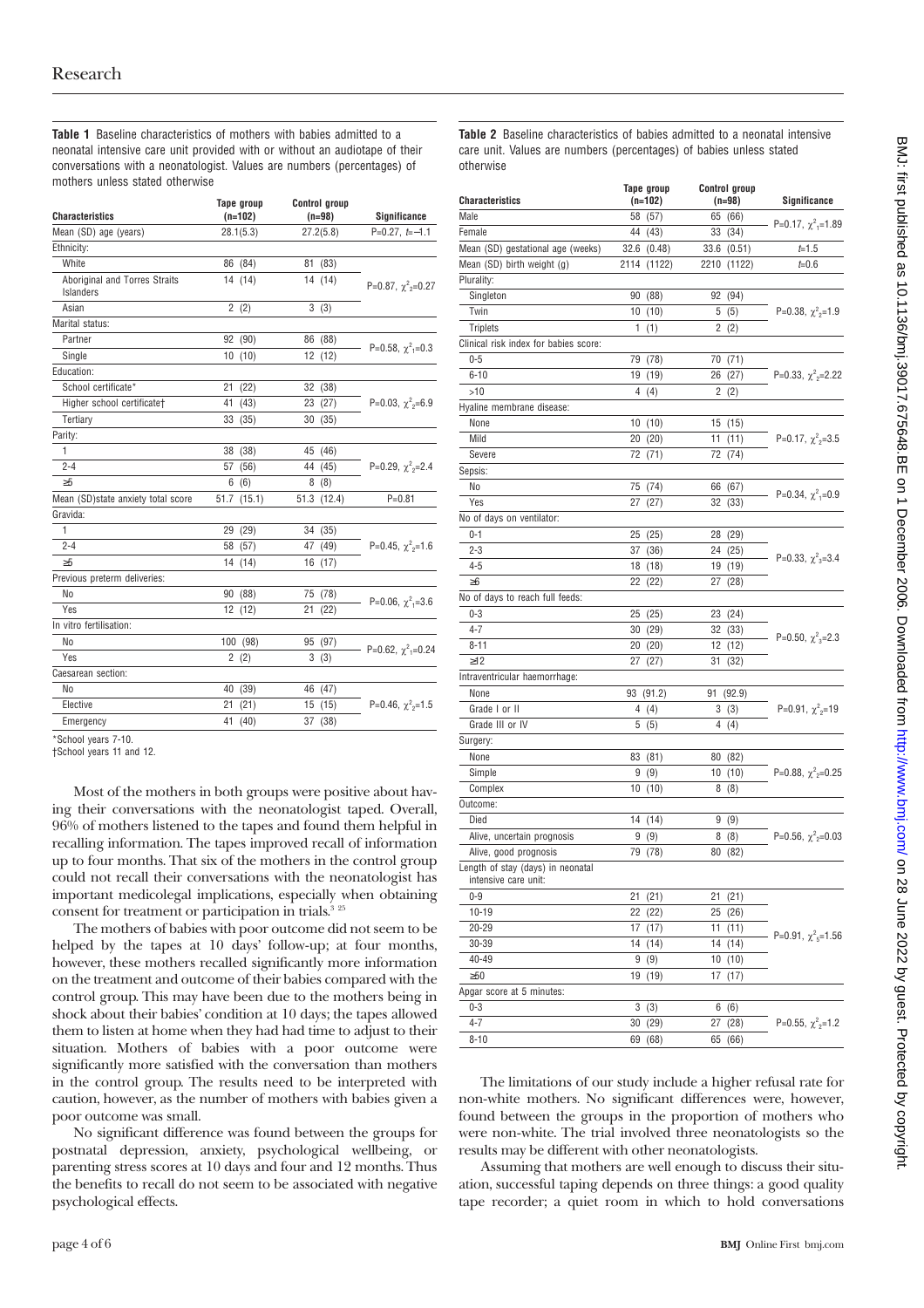**Table 3** Mothers having 100% recall about diagnosis, tests, treatment, and outcome of their babies in a neonatal intensive care unit, at 10 days and four months follow up, according to group. Values are numbers (percentages) unless stated otherwise

| <b>Follow</b> up | Tape group<br>$(n=102)$ | <b>Control group</b><br>$(n=98)$ | Relative risk* (95% CI) | P value |
|------------------|-------------------------|----------------------------------|-------------------------|---------|
| 10 days:         |                         |                                  |                         |         |
| Diagnosis        | 73 (72)                 | 52 (53)                          | 1.35 (1.08 to 1.69)     | 0.007   |
| Tests            | (42)<br>43              | (40)<br>39                       | 1.06 (0.63 to 1.94)     | 0.734   |
| Treatment        | (63)<br>64              | (48)<br>47                       | 1.83 (1.04 to 3.21)     | 0.035   |
| Outcome          | 84 (82)                 | 65 (66)                          | 1.24 (1.05 to 1.47)     | 0.009   |
| 4 months:        |                         |                                  |                         |         |
| <b>Diagnosis</b> | (64)<br>65              | (50)<br>49                       | 1.27 (0.99 to 1.63)     | 0.05    |
| Tests            | 45 (44)                 | 35 (36)                          | 1.35 (1.00 to 1.84)     | 0.045   |
| Treatment        | (59)<br>60              | 33 (34)                          | 1.75 (1.27 to 2.4)      | 0.004   |
| Outcome          | (80)<br>82              | (62)<br>61                       | 1.29 (1.08 to 1.55)     | 0.005   |

\*Value greater than 1.0 indicates higher recall in tape group.

between the mother and key health professionals; and use of updated, concise, and clear language, avoiding terms such as "certain" or "100% confident." The doctor should make a copy of the tape for storage.

#### **Suggestions for future research**

Taping medical conversations has immense potential for research, education, and audit in neonatology (for example, dis-

**Table 4** Postnatal depression and psychological morbidity at follow-up in mothers of babies in a neonatal intensive care unit, according to group. Values are numbers (percentages) unless stated otherwise

| <b>Measure</b>                                      | Tape group<br>(n=102) | <b>Control group</b><br>$(n=98)$ | Relative risk (95%<br>CI)      | P<br>value |
|-----------------------------------------------------|-----------------------|----------------------------------|--------------------------------|------------|
| Edinburgh postnatal<br>depression score<br>$>12$ *: |                       |                                  |                                |            |
| 10 days                                             | 48 (47)               | 40 (41)                          | 1.15 (0.84 to 1.58)            | 0.37       |
| 4 months                                            | 13(13)                | 18 (18)                          | 0.9 (0.46 to 1.76)             | 0.75       |
| 12 months                                           | 12 (12)               | 10(10)                           | 1.15 (0.52 to 2.5)             | 0.72       |
| General health<br>questionnaire score<br>>1†:       |                       |                                  |                                |            |
| 10 days                                             | (65)<br>66            | (66)<br>65                       | $0.99$ $(0.8 \text{ to } 1.2)$ | 0.92       |
| 4 months                                            | (40)<br>41            | (36)<br>35                       | 1.13 $(0.8 \text{ to } 1.6)$   | 0.51       |
| 12 months                                           | 23 (23)               | 23 (24)                          | $0.96$ $(0.6 \text{ to } 1.6)$ | 0.88       |

\*Mothers with score >12 most likely to have a depressive illness and should be further assessed.

†0 score for non-cases, 1 or greater for cases of greater distress.

**Table 5** Psychometric outcomes, satisfaction with conversation, and parenting stress index

| <b>Measure</b>                         | Difference in<br>means $(95%$ CI)  | P<br>value | <b>Adjusted difference</b><br>in means $(95% \text{ CI})$ | P<br>value |
|----------------------------------------|------------------------------------|------------|-----------------------------------------------------------|------------|
| State anxiety inventory<br>$score^*$ : |                                    |            |                                                           |            |
| 10 days                                | 2.03<br>$(-1.42 \text{ to } 5.48)$ | 0.25       | 1.11 $(-2.84 \text{ to } 5.05)$                           | 0.58       |
| 4 months                               | 2.04<br>$(-0.86 \text{ to } 4.96)$ | 0.167      | 2.94 $(-0.39 \text{ to } 6.27)$                           | 0.08       |
| 12 months                              | 0.42<br>$(-2.2 \text{ to } 3.05)$  | 0.75       | $-0.21$<br>$(-4.36 \text{ to } 3.94)$                     | 0.92       |
| Satisfaction with<br>conversation+     | 0.11<br>$(-4.04 \text{ to } 4.05)$ | 0.99       | $0.58$ $(-2.84 \text{ to } 4.00)$                         | 0.738      |
| Parental stress index±:                |                                    |            |                                                           |            |
| Child domain                           | 0.96<br>$(0.52 \text{ to } 1.77)$  | 0.90       | $0.62$ (0.28 to 1.39)                                     | 0.252      |
| Parental domain                        | 0.43<br>$(0.12 \text{ to } 1.62)$  | 0.230      | $0.92$ (0.50 to 1.68)                                     | 0.778      |
|                                        |                                    |            |                                                           |            |

\*Higher scores denote greater anxiety.

†Five point Likert scale; higher scores denote higher satisfaction**.** ‡Higher scores denote higher stress.

**Table 6** Mothers with 100% recall of diagnosis, tests, treatment, and outcome of their babies in a neonatal intensive care unit, at 10 days and 4 months follow-up, according to babies' prognosis. Values are numbers (percentages) unless stated otherwise

| <b>Measure</b>                                                   |    | Tape group |    | <b>Control group</b> |      | Relative risk (95% CI)          | P value |
|------------------------------------------------------------------|----|------------|----|----------------------|------|---------------------------------|---------|
| Babies with a good outcome (tape group n=79; control group n=81) |    |            |    |                      |      |                                 |         |
| 10 days:                                                         |    |            |    |                      |      |                                 |         |
| Diagnosis                                                        |    | 59 (75)    |    | 41 (51)              |      | 1.47 (1.15 to 1.89)             | 0.002   |
| Tests                                                            | 32 | (41)       | 33 | (41)                 |      | 0.32 (0.68 to 1.45)             | 0.97    |
| Treatment                                                        | 52 | (66)       | 39 | (48)                 |      | 1.37 (1.04 to 1.8)              | 0.024   |
| Outcome                                                          | 68 | (86)       | 57 | (70)                 |      | 1.22 (1.04 to 1.46)             | 0.016   |
| 4 months:                                                        |    |            |    |                      |      |                                 |         |
| Diagnosis                                                        | 52 | (66)       |    | 42 (52)              |      | 1.27 (0.98 to 1.65)             | 0.07    |
| Tests                                                            | 36 | (46)       | 31 | (38)                 |      | $1.19$ $(0.82 \text{ to } 1.7)$ | 0.35    |
| Treatment                                                        | 48 | (61)       | 30 | (37)                 |      | 1.6 (1.17 to 2.3)               | 0.003   |
| Outcome                                                          | 67 | (85)       | 57 | (70)                 |      | 1.20 (1.02 to 1.43)             | 0.029   |
| Babies with a poor outcome (tape group n=23; control group n=17) |    |            |    |                      |      |                                 |         |
| 10 days:                                                         |    |            |    |                      |      |                                 |         |
| Diagnosis                                                        | 14 | (61)       | 11 | (65)                 |      | $0.94$ (0.58 to 1.52)           | 0.804   |
| <b>Tests</b>                                                     | 11 | (48)       | 6  | (35)                 |      | 1.35 (0.63 to 2.9)              | 0.43    |
| Treatment                                                        | 12 | (52)       | 8  | (47)                 |      | 1.1 (0.58 to 2.09)              | 0.75    |
| Outcome                                                          | 16 | (70)       | 8  | (48)                 |      | 1.48 (0.83 to 2.6)              | 0.15    |
| 4 months:                                                        |    |            |    |                      |      |                                 |         |
| Diagnosis                                                        | 13 | (57)       | 7  | (41)                 | 1.37 | $(0.70 \text{ to } 2.69)$       | 0.34    |
| <b>Tests</b>                                                     | 9  | (39)       | 4  | (24)                 |      | 1.66 (0.61 to 4.5)              | 0.30    |
| Treatment                                                        | 12 | (52)       | 3  | (18)                 |      | 2.96 (0.98 to 8.87)             | 0.026   |
| Outcome                                                          | 8  | (65)       | 4  | (24)                 |      | 2.8 (1.12 to 6.87)              | 0.009   |
|                                                                  |    |            |    |                      |      |                                 |         |

cussing specific conditions such as extreme prematurity, Down's syndrome, antenatal counselling, postmortem results, seeking consent). Neonatologists need to follow oncologists and develop guidelines for the use of audiotaping.8 Future studies could focus on the fathers of babies, on the interaction between doctors and parents, and on whether doctors in neonatal intensive care units could benefit from listening to tapes of their conversations and receiving feedback on their communication skills.<sup>26</sup>

#### **Conclusion**

It is practical to tape conversations between the mothers of babies in neonatal intensive care units and neonatologists. In our study the tapes were listened to both by the mothers and by family members. At 10 days' and four months' follow-up the tapes

**Table 7** Psychological wellbeing and stress about parenting of mothers with babies in a neonatal intensive care unit with a poor outcome. Values are percentages (numbers) of mothers unless stated otherwise

| <b>Measure</b>                                  | Tape group    | <b>Control group</b> | <b>Relative risk</b><br>(95% CI)  | P value |
|-------------------------------------------------|---------------|----------------------|-----------------------------------|---------|
| Edinburgh postnatal<br>depression score >12*:   |               |                      |                                   |         |
| 10 days                                         | (12/20)<br>60 | 36 (5/14)            | 1.68 (076 to 3.7)                 | 0.16    |
| 4 months                                        | 33 (6/18)     | 20 (2/12)            | 0.64<br>$(0.29 \text{ to } 1.45)$ | 0.31    |
| 12 months                                       | 19 (3/16)     | 27 (3/11)            | $0.69$ $(0.17 \text{ to } 2.8)$   | 0.60    |
| General health<br>questionnaire score<br>>1†:   |               |                      |                                   |         |
| 10 days                                         | 79<br>(15/19) | (10/14)<br>71        | 1.1 $(0.73 \text{ to } 1.7)$      | 0.62    |
| 4 months                                        | (10/18)<br>56 | 50 (6/12)            | 1.1 $(0.55 \text{ to } 2.2)$      | 0.76    |
| 12 months                                       | 40 (6/15)     | 50 (6/12)            | $0.8$ $(0.35 \text{ to } 1.9)$    | 0.60    |
| Parenting stress index<br>score $>85\%$ $\pm$ : |               |                      |                                   |         |
| Child domain                                    | (2/5)<br>40   | 25(2/8)              | 1.6 $(0.32 \text{ to } 8.0)$      | 0.57    |
| Parents domain                                  | (1015)<br>67  | 90(9/10)             | $0.74$ $(0.49 \text{ to } 1.1)$   | 0.18    |

\*Mothers with score >12 most likely to have a depressive illness and should be further assessed.

†0 score for non-cases, 1 or greater for cases of greater distress.

‡Score greater than 85% indicating greater stress.